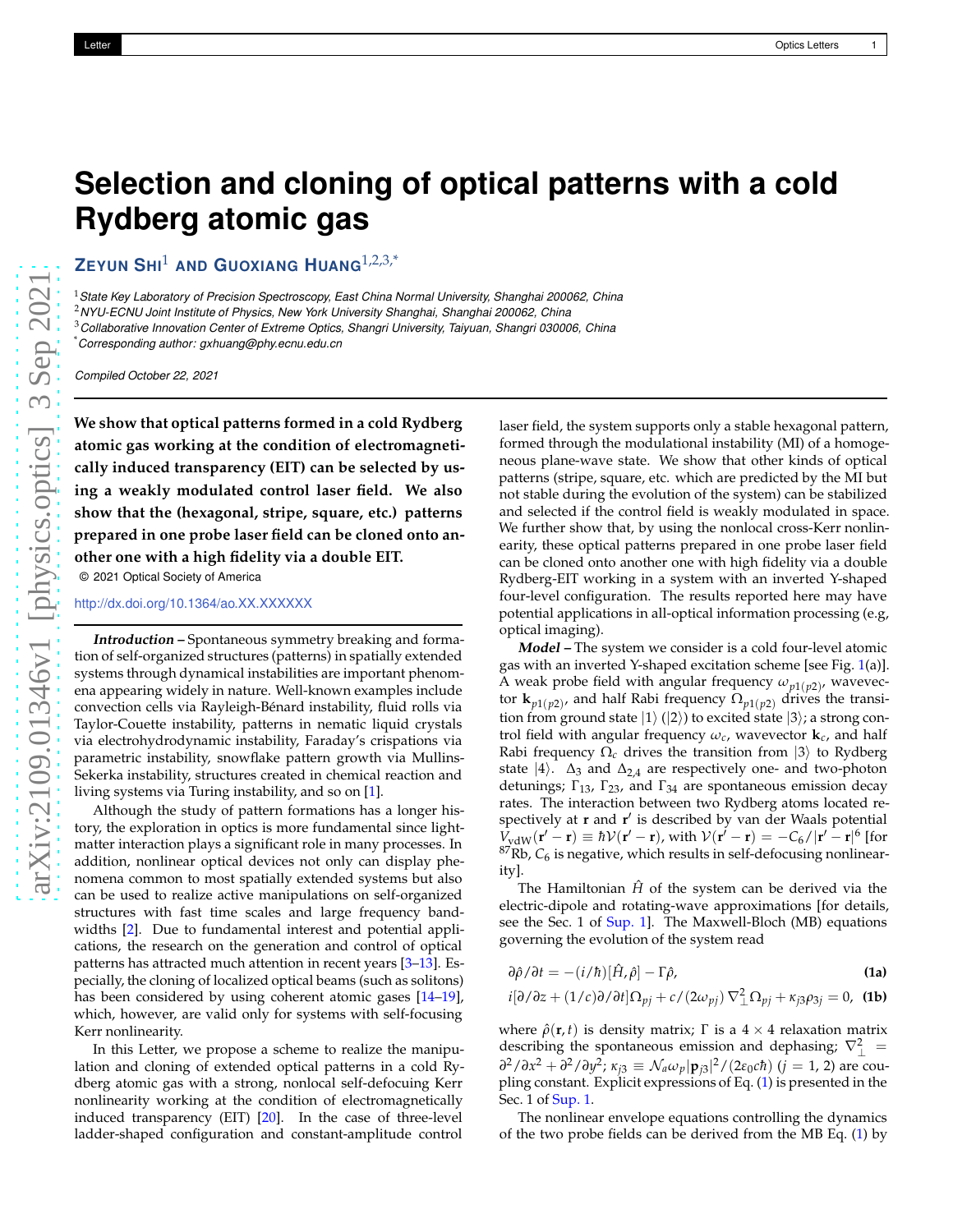<span id="page-1-0"></span>

**Fig. 1.** (a) Inverted Y-shaped excitation scheme supporting the double Rydberg-EIT (for detail, see text). (b) The bright annulus (radius  $\beta = \beta_{cr} \approx 2.6$ ) is the region in 2D momentum space  $\vec{\beta} = (\beta_1, \beta_2)$  where MI of the plane-wave state occurs for *I*<sub>eff</sub> = 10 without the modulation of the control field [i.e. (*a*, *b*) = (0,0)]. Insets: white arrows are wavevectors for possible patterns of hexagon ( $\vec{\beta}_1 + \vec{\beta}_2 + \vec{\beta}_3 = 0$ ), stripe, and square ( $\vec{\beta}_1 \cdot \vec{\beta}_2 = 0$ ). (c) Pattern formation: hexagonal lattice structure of the normalized intensity of the probe field 1  $(|u_1|^2)$  as a function of  $\xi$  and  $\eta$ , obtained by solving Eq. [\(2a\)](#page-1-1) with the effective probe-field intensity  $I_{\text{eff}} = 10$ . (d) Growth rate  $\lambda^2$ (with  $I_{\text{eff}} = 10$ ) as a function of  $\beta_1$  for  $(a, b) = (0, 0)$  (dashed blue line),  $(a, b) = (0.05, 0.01)$  (dotted red line), and  $(a, b) = (0.05, 0.05)$  (solid purple line). The colorful region is the one that MI occurs. (e) The (f) Pattern selection (stripe): normalized intensity of the probe field 1 (| $|u_1|^2$ ) as a function of  $\xi$  and  $\eta$ , obtained by solving Eq. [\(2a\)](#page-1-1) for  $(a,b) = (0.05,0.01)$  and  $I_{\text{eff}} = 5$ .<br>(g) Pattern selection (square latt ferent optical patterns, obtained by fixing  $a = 0.05$ , and varying  $I_{\text{eff}}$  and *b*. Regions 1, 2, 3, and 4 are for homogeneous plane-wave, hexagonal, stripe, and square optical patterns, respectively.

means of the method of multiple scales beyond mean-field ap-proximation [\[21](#page-5-7)]. Assuming that  $\Omega_{p2}$  is much smaller than  $\Omega_{p1}$ , we have the dimensionless three-dimensional (3D) *nonlocal* nonlinear envelope equations

<span id="page-1-2"></span>
$$
i\frac{\partial u_1}{\partial s} + \tilde{\nabla}^2_{\perp} u_1 + \int d^2 \zeta' \, \Re_{11}(\vec{\zeta} - \vec{\zeta}') |u_1(\vec{\zeta}', s)|^2 u_1 = 0, \quad \textbf{(2a)}
$$
  

$$
i\frac{\partial u_2}{\partial s} + \tilde{\nabla}^2_{\perp} u_2 + \int d^2 \zeta' \, \Re_{21}(\vec{\zeta} - \vec{\zeta}') |u_1(\vec{\zeta}', s)|^2 u_2 = 0, \quad \textbf{(2b)}
$$

with  $u_j = \Omega_{pj}/U_0$ ,  $s = z/(2L_{diff})$ ,  $\vec{\zeta} = (\xi, \eta) = (x, y)/R_0$ ,  $d^2\zeta' = d\zeta'd\eta', \ \nabla^2_{\perp} = \frac{\partial^2}{\partial \zeta^2} + \frac{\partial^2}{\partial \eta^2}, \text{ and } \Re_{jl}(\vec{\zeta'} - \vec{\zeta}) =$  $2L_{\text{diff}}R_0^2U_0^2N'_{jl}[(\vec{\zeta}' - \vec{\zeta})R_0]$ . Here  $U_0$ ,  $L_{\text{diff}} = \omega_p R_0^2/c$ , and  $R_0$  are typical half Rabi frequency, diffraction length, and transverse size of the probe field, respectively. For the physical realization of the model described above, the detailed derivation of Eq. [\(2\)](#page-1-2), and the expressions of the nonlinear response functions  $\Re_{11}$  and  $\Re_{21}$ , see the Secs. 1 and 3 of Sup. 1.

**Formation of optical patterns in the probe field 1–** Equation [\(2a\)](#page-1-1) (which does not involve *u*2) admits the homogeneous plane-wave solution  $u_{\text{pw}}(\vec{\zeta}, s) = A_0 \exp \left[-isA_0^2 \int \Re_{11}(\vec{\zeta}) d^2 \zeta\right]$ , with  $A_0$  a real constant. The linear stability analysis can be carried out by assuming that any perturbation to the state is expanded as a linear superposition of many Fourier modes, with the the growth rate *λ* given by

$$
\lambda^2 = -\beta^2 \left[ \beta^2 - 2A_0^2 \,\tilde{\mathfrak{R}}_{11}(\beta) \right],\tag{3}
$$

where  $\vec{\beta} = (\beta_1, \beta_2)$  ( $\beta = [\beta_1^2 + \beta_2^2]^{1/2}$ ) and  $\Re_{11}(\beta)$  are the nondimensional wavevector and nonlinear response function in 2D momentum space; for detail, see the Sec. 4 of Sup. 1.

<span id="page-1-3"></span><span id="page-1-1"></span>Shown in the Fig. S1 of Sup. 1 is  $λ^2$  as a function of  $β_1$  for different effective probe field intensity  $I_{\text{eff}} \equiv A_0^2 \int \Re_{11} (\vec{\zeta}) d^2 \zeta$ . The corresponding growth rate in the 2D momentum space (*β*<sup>1</sup> , *β*2) for  $I_{\text{eff}} = 10$  is given in Fig. [1\(](#page-1-0)b). The bright annulus [with radius  $\beta_{cr}$  (critical wavenumber)  $\approx 2.6$ ] in Fig. [1\(](#page-1-0)b) is the region where MI of the plane-wave state occurs. Due to the MI, the plane-wave state is unstable, the system will undergo a spontaneous symmetry breaking and the plane-wave state will be transited into self-organized states. Generally, the modes in the bright annulus of Fig. [1\(](#page-1-0)b) (the MI region) could be the so-lution of the Eq. [\(2a\)](#page-1-1), i.e.  $u_1(\vec{\zeta}, s) = \sum_{j=1}^{N} A_j e^{i\vec{\beta}_j \cdot \vec{\zeta}} e^{i\mu s}$ , where  $\vec{\beta}_j = (\beta_{1j}, \beta_{2j})$  ( $|\vec{\beta}_j| \approx \beta_{cr}$ ) and  $A_j$  ( $j = 1, 2, ..., N$ ) are complex amplitude functions of *s*, *ξ*, and *η*. Because the system has a rotation symmetry, in principal *N* can take a very large value. However, usually not every one of these modes can really show up in both numerical simulation and experiment. The reason is that the linear MI analysis can provide only the possibility for the occurrence of the modes in the MI region, but cannot guarantee these modes are stable in the nonlinear evolution of the system (see the Sec. 4 of Sup. 1 for more discussions).

Addressing this question requires us to go beyond the MI analysis given above. We hence perform a numerical simulation and seek the ground-state solution of the system, for which the total energy  $E = \int |\tilde{\nabla}_\perp u_1(\vec{\zeta}, s)|^2 d^2\vec{\zeta}$  +  $\frac{1}{2} \int \int \Re_{11}(\vec{\zeta}' - \vec{\zeta}) |u_1(\vec{\zeta}, s)|^2 |u_1(\vec{\zeta}', s)|^2 d^2 \zeta' d^2 \zeta$  is minimal. The imaginary-propagation and the split-step Fourier transform methods are used to solve Eq. [\(2a\)](#page-1-1). Shown in Fig. [1\(](#page-1-0)c) is the result of the normalized probe-field intensity  $|u_1|^2$  as a function of *ξ* and *η*. Only stable hexagonal structure is found, for which the system supports three wavevectors satisfying  $\vec{\beta}_1 + \vec{\beta}_2 + \vec{\beta}_3 = 0$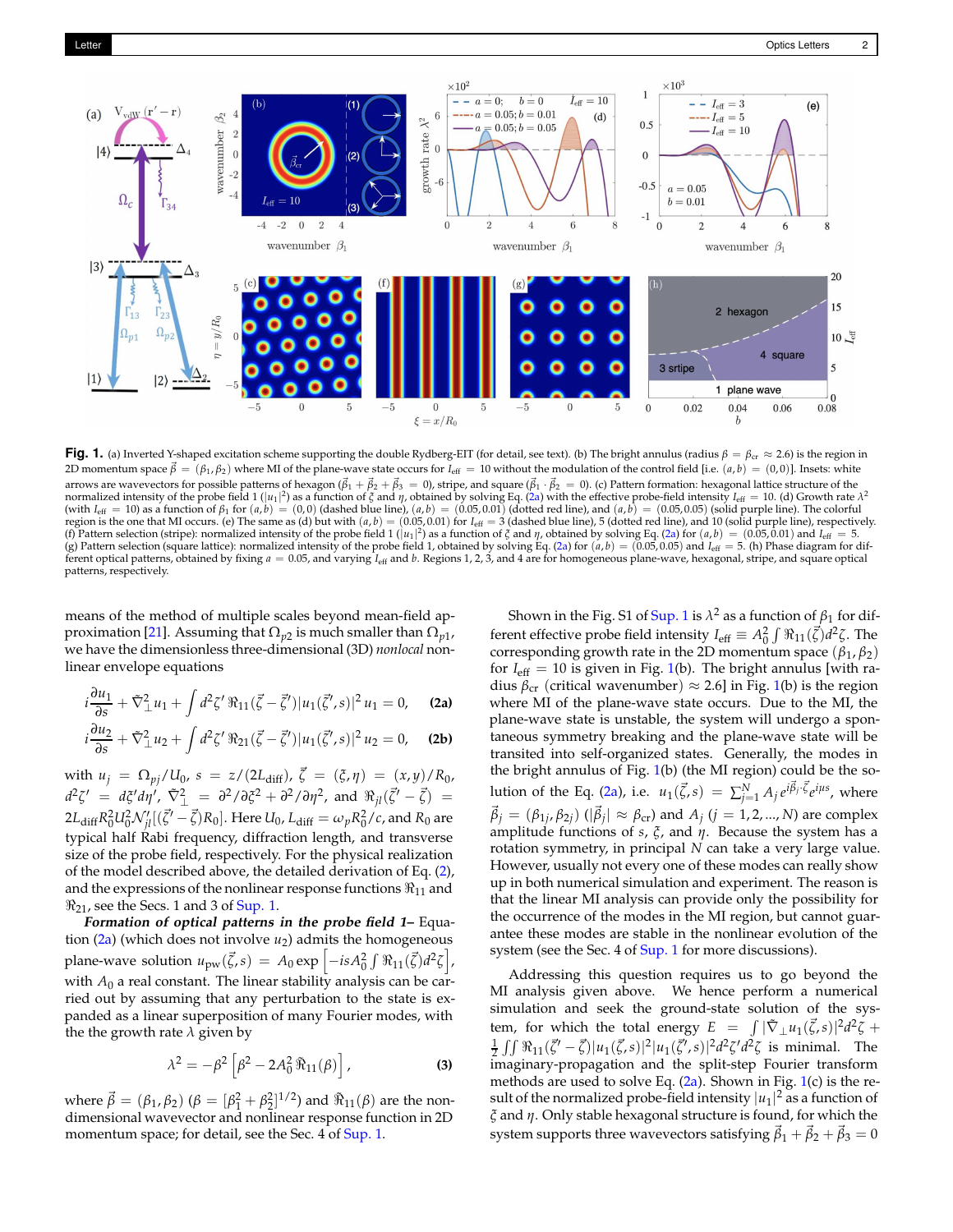[they have angle difference of 120◦ with each other; see the in-set (3) of Fig. [1\(](#page-1-0)b)]. In the simulation we have set  $I_{\text{eff}} = 10$  and  $A_0 = 2.0$  with Gaussian noise as an initial condition.

**Selection of optical patterns for probe field 1–** We now consider the possibility to stabilize and select the more modes predicted by the MI analysis. This is a topic of pattern control widely explored in recent years  $[3-13]$ . One technique for this is the use of a weak spatial perturbation to some system parameters [\[6\]](#page-5-8). Although the weak perturbation may modify the system, but the modification does not bring a complete change on system dynamics. In this way, one can obtain an improved performance and desired patterns with accessible system parameters.

Experimentally, the half Rabi frequency of the control field  $\Omega_c$  is a parameter control easy to control. Hence, we assume the control field has a weak, periodic spatial modulation

$$
\Omega_c = \Omega_{c0} [1 + a \cos(\xi) + b \cos(\eta)], \tag{4}
$$

where  $\Omega_{c0}$  is a real constant, *a* and *b* are respectively two small real constants standing for the strengths of the modulation along the *ξ*- and *η*-directions. Such spatial modulation may be realized by using a high-resolution space light modulator.

The influence of the modified control field on the MI is checked numerically, with the result plotted in Fig. [1\(](#page-1-0)d), where the growth rate  $\lambda^2$  is plotted (with  $I_{\text{eff}} = 10$ ) as a function of the wave number  $\beta_1$  ( $\beta_2 = 0$ ) for the modulation parameters of the control field  $(a, b) = (0, 0)$  (dashed blue line),  $(a, b) =$  $(0.05, 0.01)$  (dotted red line), and  $(a, b) = (0.05, 0.05)$  (solid purple line). The colorful region is the one that MI occurs. We see that, comparing Fig. S1 (for  $a = b = 0$ ), MI region is modified due to the influence of the change of the control field. As the increases of the modulation, the critical wavenumber has a small increase; additionally, a new MI region (the one on the right hand side) appears. For non-zero *a* and *b*, the MI depends also on the value of *I*<sub>eff</sub>, as shown in Fig. [1\(](#page-1-0)e) for  $(a, b) = (0.05, 0.01)$ .

The introduction of the weak spatial modulation results in an obvious change of the stability of possible optical patterns. To verify this, a numerical simulation on the dynamical evolution of the system is carried out by solving Eq. [\(2a\)](#page-1-1) by varying (*a*, *b*, *I*eff) from (0, 0, 10) to (0.05, 0.01, 5), with other param-eters the same as before. Fig. [1\(](#page-1-0)f) shows the result of  $|u_1|^2$  as a function of *ξ* and *η*, obtained by solving Eq. [\(2a\)](#page-1-1) for  $(a, b)$  =  $(0.05, 0.01)$  and  $I_{\text{eff}} = 5$ . In this case the hexagonal becomes unstable; the system supports a stable stripe pattern, i.e. it selects only one mode with wavevector  $\vec{\beta}_1$  [see the inset (1) in Fig. [1\(](#page-1-0)b)]. However, when we set  $(a, b, I_{\text{eff}}) = (0.05, 0.05, 5)$ , a stable square structure is observed, as illustrated in Fig. [1\(](#page-1-0)g), which means that the system selects two orthogonal wavevectors  $\vec{\beta}_1$ ,  $\vec{\beta}_2$  [ $\vec{\beta}_1 \cdot \vec{\beta}_2 = 0$ ; see the inset (2) in Fig. [1\(](#page-1-0)b)].

To find regions where stable patterns of different types are selected by the system, numerical simulations are implemented, which give a phase diagram by fixing  $a = 0.05$  but varying *b* and *I*eff, shown in Fig. [1\(](#page-1-0)h). In the figure, regions from 1 to 4 are homogeneous plane wave, hexagonal, stripe, and square optical patterns, respectively. One sees that when *b* is smaller than *a*, the system supports the stripe pattern, but the square pattern can be easily obtained when *a* and *b* are about the same magnitude. When *I*eff becomes large, the hexagonal pattern becomes preferred one.

The appearance of stripe and square patterns is due to the introduction of the spatially-modulated control field. However, these patterns are self-organized optical structures by the

<span id="page-2-0"></span>

Fig. 2. Cloning of hexagonal patterns. Normalized intensities of the probe field 1 (the optical pattern to be cloned; upper row) and the probe field 2 (the optical pattern cloned; lower row) as functions of *ξ* and *η*, respectively for (a) *s* = 0, (b)  $s = 0.5$ ; and (c)  $s = 4$ . (d) Waveshape fidelity *J* as a function of propagation distance *s* for different patterns: stripe (dotted blue line), square (dashed red line), and hexagon (solid purple line).

joint action of many factors (including the nonlinear effect contributed by the nonlocal Kerr nonlinearity) in the system, not the result by taking the modulated control field as a strong "external" potential. The reasons are the following: (i) The control field is basically a constant in space because its modulation parameters are very small (i.e.  $a \ll 1$ ,  $b \ll 1$ ). (ii) The period of the control field is  $\pi$  both in  $\xi$  and  $\eta$  directions, but the period of the (e.g., square) pattern is about 2 [see Fig.  $1(g)$  $1(g)$ ].

The stabilization and selection process of the optical patterns shown above can be understood by the analysis of the total energy of the system, which has been provided in the Sec. 5 of Sup. 1. From the result illustrated there, we see that some unstable modes in the absence of the modulation of the control field predicted by the MI analysis can indeed be stabilized. In this sense the patterns in the system can be controlled and selected by the use of the modulated control field. In passing, in addition to the modulated control field, the optical patterns can also be stabilized and selected by using different boundary conditions. For details, see Sec. 6 in Sup. 1.

**Cloning of hexagonal patterns** –High-fidelity and controllable optical cloning are very important for developing novel techniques for optical imaging, lithography, and communications, and so on. In the next, we demonstrate that the optical patterns obtained above can be cloned from one probe field to another one by using the cross-Kerr nonlinearity via the double Rydberg-EIT in the system.

We first consider the cloning of hexagonal patterns. The process of the cloning is as follows. At the beginning, a sta-ble hexagonal pattern is obtained through solving Eq. [\(2a\)](#page-1-1) for  $I_{\text{eff}} = 10$  and  $a = b = 0$ , with the result given in the upper row of Fig. [2\(](#page-2-0)a)-(c), where  $|u_1|^2$  is shown as a function of  $\xi$  and  $\eta$ when propagating respectively to  $s = z/(2L_{diff}) = 0$ , 0.5, and 4, with  $L_{\text{diff}} = 0.2$  mm. Then, we use a plane wave adding Gaussian noise as the initial condition [bottom of Fig. [2\(](#page-2-0)a)] together with a periodic boundary condition to solve Eq.  $(2b)$  to obtain the probe field 2 simultaneously. We find that the hexagonal pattern of the probe field 1 can be cloned onto the probe field 2 at the propagation distance  $s = 4$ , illustrated in the bottom row of Fig. [2\(](#page-2-0)a)-(c). From the figure, we see that the probe field 2 acquires almost the same pattern as the probe field 1. Meanwhile, the probe field 1 keeps the distribution unchange during propagation.

The quality of the optical pattern cloning realized above can be characterized by the pattern fidelity *J* [see the definition given in Sec. 7 in Sup. 1]. Shown in Fig. [2\(](#page-2-0)d) is the fidelity *J*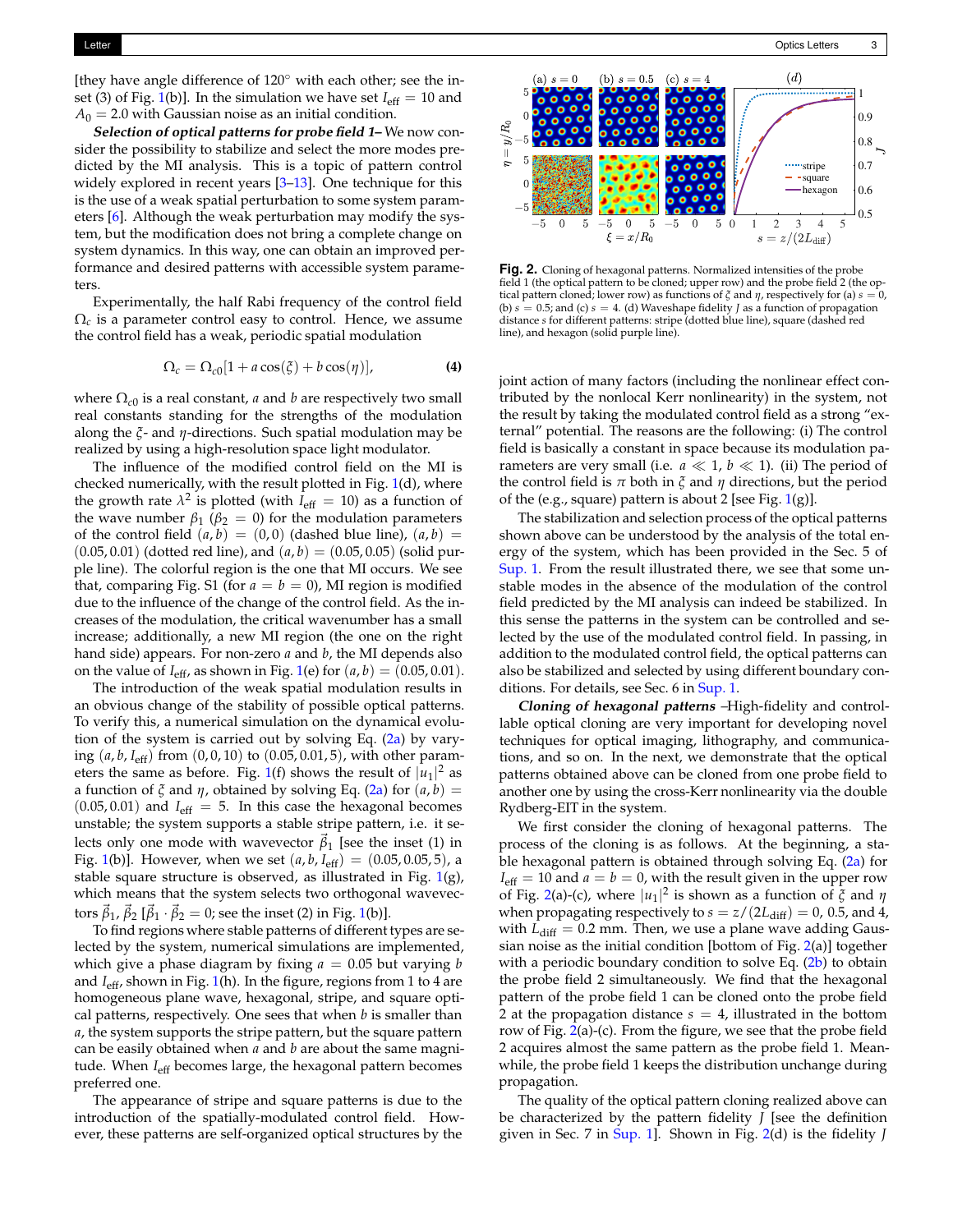<span id="page-3-0"></span>

Fig. 3. Cloning of stripe patterns. Normalized intensities of the probe fields 1 (upper row) and 2 (lower row) as functions of *ξ* and *η* for propagation distance  $s = z/(2L_{\text{diff}}) = 0$ , 0.5, 1, 4 ( $L_{\text{diff}} = 0.2$  mm), respectively.

is as a function of *s*, illustrated by the solid purple line (for the hexagonal pattern) in the figure. We see that *J* firstly increases and exceeds 0.9 at  $s = 2$ , and reaches maximal value  $J = 0.95$  at  $s = 5$ . This means that the hexagonal pattern in the probe field 1 can be well cloned onto the probe field 2 with high fidelity.

**Cloning of stripe patterns** – The next consideration is the cloning of stripe patterns. A stable stripe structure of the probe field 1 is obtained for probe field 1 by solving Eq.  $(2a)$  by taking  $(a, b) = (0.05, 0.01)$  and  $I_{\text{eff}} = 5$ , with the normalized intensity shown in the upper row of Fig.  $3(a)-(d)$  $3(a)-(d)$ , respectively for *s* = 0, 0.5, 1, and 4. This stripe optical pattern is cloned onto the probe field 2 through solving Eq. [\(2b\)](#page-1-3). We see that the stripe pattern can also be cloned from the probe field 1 onto the probe field 2 at  $s = 4$ , plotted in the bottom row of Fig. [3\(](#page-3-0)a)-(d). The fidelity *J* of the cloning as a function of *s* is shown by the dotted blue line of Fig.  $2(d)$  $2(d)$ . We see that the cloning fidelity of the stripe pattern is higher than that of the hexagonal one. It increases with the propagation distance and can reach the maximal value  $J = 0.96$  at  $s = 5$ .

**Cloning of square patterns** – Lastly, we consider the cloning of square patterns. Similarly, through the numerical simula-tion of Eq. [\(2a\)](#page-1-1) we obtain the stable square pattern for  $(a, b)$  =  $(0.05, 0.05)$  and  $I_{\text{eff}} = 5$ , with the result shown in the upper row of Fig.  $4(a)$  $4(a)$ -(d), respectively for  $s = 0$ , 0.5, 1, and 4; simultane-

<span id="page-3-1"></span>

**Fig. 4.** Cloning of square patterns. Normalized intensities of the probe fields 1 (upper row) and 2 (lower row) as functions of *ξ* and *η* for propagation distance  $s = z/(2L_{\text{diff}}) = 0$ , 0.5, 1, 4, respectively.

ously, the square pattern of the probe field 1 is cloned onto the probe field 2 [by solving Eq.  $(2b)$ ] at  $s = 4$ . The cloning fidelity can reach the maximal value  $J = 0.98$ , as shown in Fig. [2\(](#page-2-0)d).

We have achieved the cloning of the three kinds of optical patterns (i.e., stripe, square, and hexagonal patterns). Actually, the cloning for other optical patterns can also be realized as long as they are prepared by choosing different modulation ways of the control field. The physical mechanism of the pattern cloning can be understood as follows. After the probe field 1 (i.e., *u*<sup>1</sup> , the optical pattern to be cloned) is prepared as a stationary structure, due to the nonlocal cross-Kerr nonlinearity, this pattern will play a role as a nonlocal external potential for the probe field 2 (i.e.,  $u_2$ , the optical pattern cloned) [see Eq.  $(2b)$ ]. Then the probe field 2 is confined and guided stably by the nonlocal external potential contributed by the probe field 1. As a result, the probe field 2 acquires a stable spatial distribution of the probe field 1.

**Conclusion –** We have shown that the optical patterns formed in a cold Rydberg atomic gas with repulsive interaction working at the condition of a double Rydberg-EIT can be controlled and selected by using a spatially-modulated control field. We also show that, by virtue of the cross-Kerr nonlinearity, these optical patterns (stripe, square, and hexagon, etc.) prepared in one probe beam can be cloned onto another one with very high fidelity. The results for the selection and cloning of optical patterns reported here are useful for guiding new experimental findings and promising for practical applications in all-optical information processing and transmission, such as diffraction-free biological and medical imaging.

**Funding.** National Natural Science Foundation of China (11975098).

**Disclosures.** The authors declare no conflicts of interest.

**Data availability.** All data needed to evaluate the conclusions in the paper are present in the paper and/or the Supplementary Materials. See Sup. 1 for supporting content.

## **REFERENCES**

- 1. M. C. Cross and P. C. Hohenberg, Rev. Mod. Phys. **65**, 851 (1993).
- 2. L. Lugiato, F. Prati, and M. Brambilla, *Nonlinear Optical Systems* (Cambridge Univ. Press, Cambridge, 2015).
- 3. W. Lu, D. Yu, and R. G. Harrison, Phys. Rev. Lett. **76**, 3316 (1996).
- 4. R. Martin, A. J. Scroggie, G.-L. Oppo, and W. J. Firth, Phys. Rev. Lett. **77**, 4007 (1996).
- 5. A. V. Mamaev and M. Saffman, Phys. Rev. Lett. **80**, 3499 (1998).
- 6. P.-Y. Wang, P. Xie, J.-H. Dai, and H.-J. Zhang, Phys. Rev. Lett. **80**, 4669 (1998).
- 7. S. J. Jensen, M. Schwab, and C. Denz, Phys. Rev. Lett. **81**, 1614 (1998).
- 8. D. Kip, M. Soljacic, M. Segev, E. Eugenieva, and D. N. Christodoulides, Science **290**, 5491 (2000).
- 9. D. G. Míguez, E. M. Nicola, A. P. Munuzuri, J. Casademunt, F. Sagués, and L. Kramer, Phys. Rev. Lett. **93**, 034102 (2004).
- 10. Y. Mau, A. Hagberg, and E. Meron, Phys. Rev. Lett. **109**, 034102 (2012).
- 11. N. Marsal, L. Weicker, D. Wolfersberger, and M. Sciamanna, Phys. Rev. Lett. **118**, 013902 (2017).
- 12. S. Bittner, S. Guazzotti, Y. Zeng, X. Hu, H. Yılmaz, K. Kim, S. Oh, Q. Wang,O. Hess, and H. Cao, Science **361**, 6408 (2018).
- 13. R. Zhang, S. A. Redford, P. V. Ruijgrok, N. Kumar, A. Mozaffari, S. Zemsky, A. R. Dinner, V. Vitelli, Z. Bryant, M. L. Gardel, and J. J. de Pablo, Nat. Mater. **20**, 875 (2021).
- 14. G. Vemuri, G. S. Agarwal, and K. V. Vasavada, Phys. Rev. Lett. **79**, 3889 (1997).
- 15. T. N. Dey and G. S. Agarwal, Opt. Lett. **34**, 3199 (2009).
- 16. O. N. Verma, L. Zhang, J. Evers, and T. N. Dey, Phys. Rev. A **88**, 013810 (2013).
- 17. O. Verma and T. Dey, Phys. Rev. A **91**, 013820 (2015).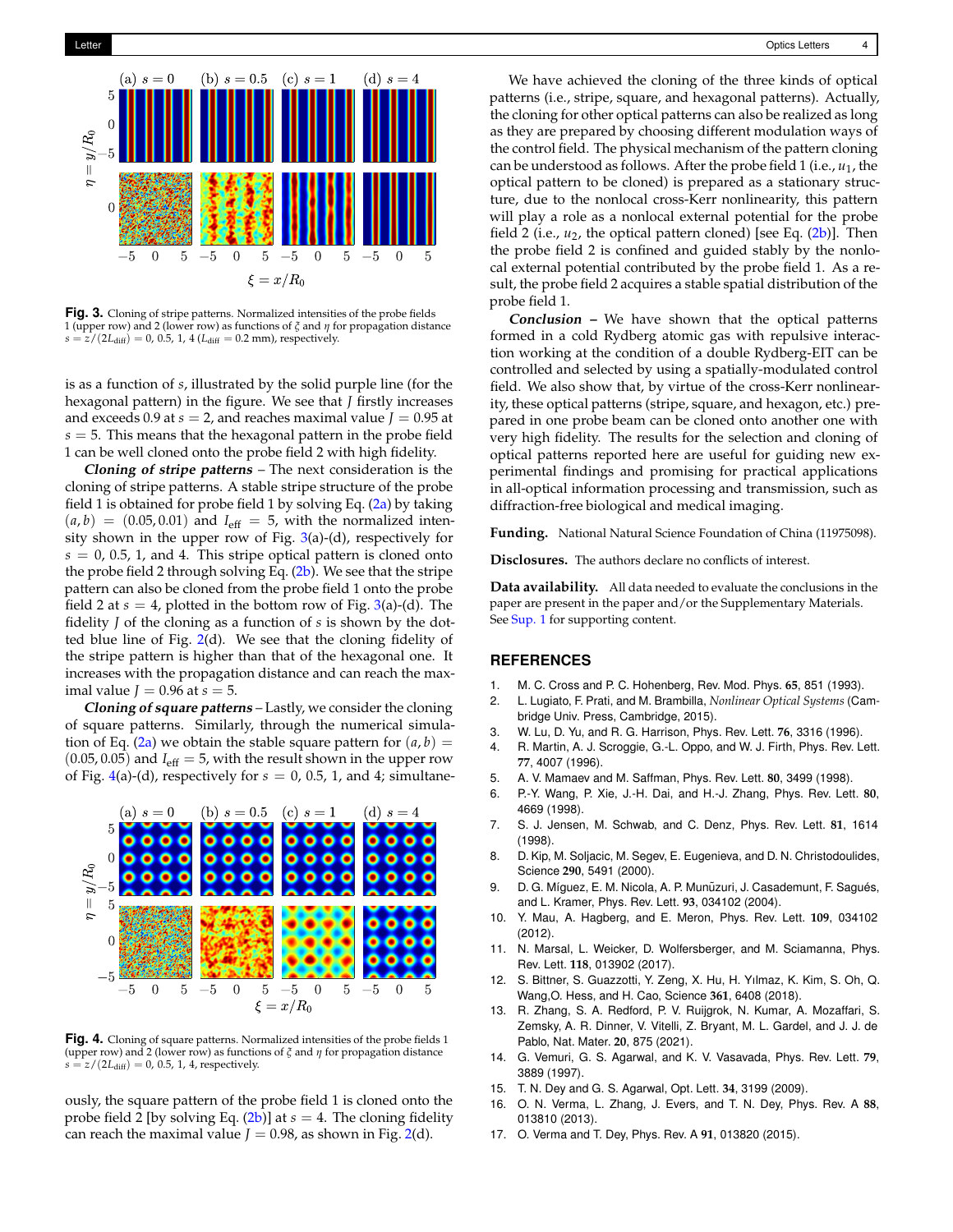- 18. U. F. Apolinario, S. Manzoor, and L. E. E. de Araujo, Opt. Lett. **42**, 4966 (2017).
- 19. L. Qin, C. Hang, and G. Huang, Phys. Rev. A **102**, 063707 (2020).
- 20. A. K. Mohapatra, T. R. Jackson, and C. S. Adams, Phys. Rev. Lett. **98**, 113003 (2007).
- 21. Z. Bai, W. Li, and G. Huang, Optica **6**, 309 (2019).